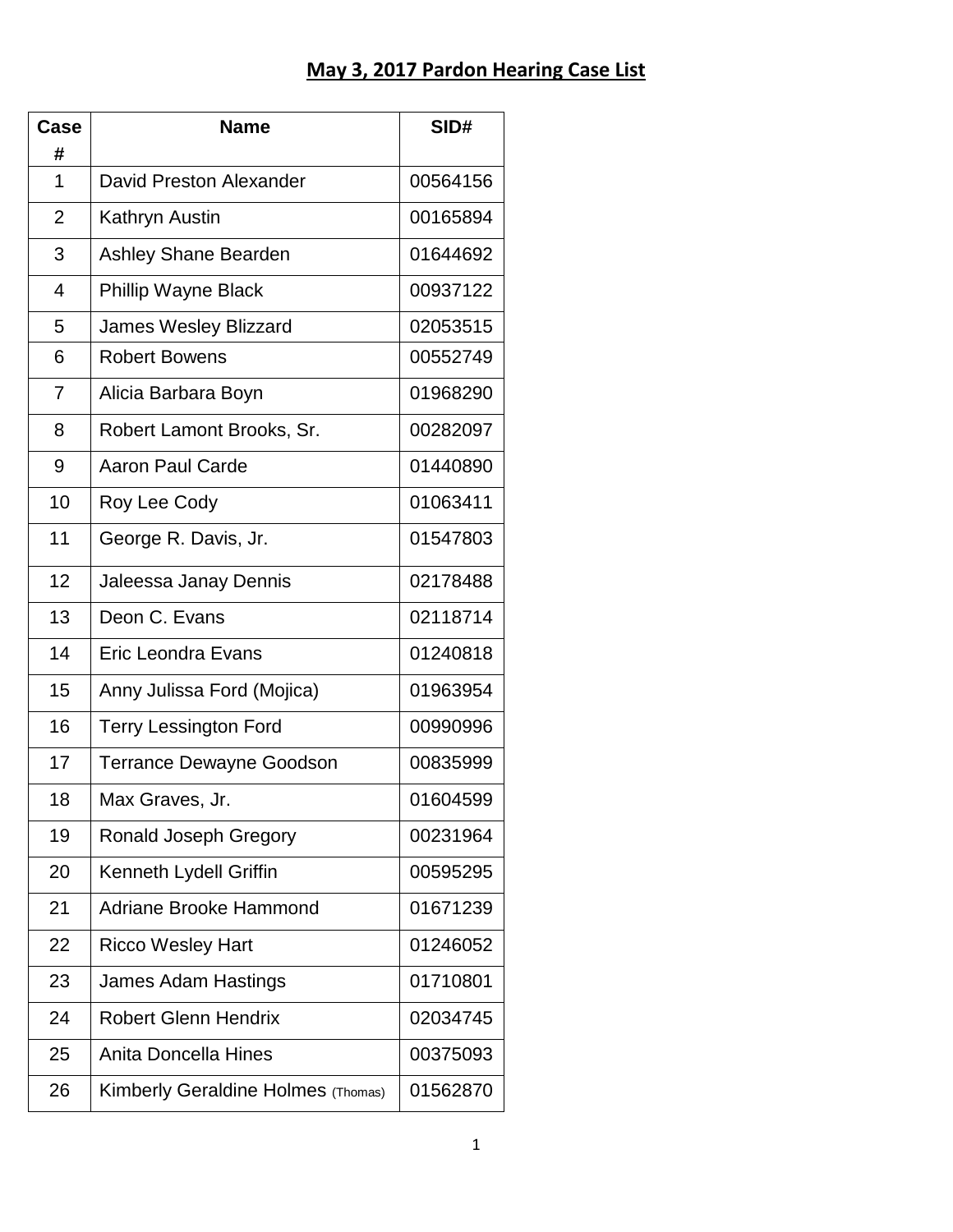| 27 | <b>Charles Anthony Hunter</b>     | 00725625 |
|----|-----------------------------------|----------|
| 28 | James Pride Jamieson, Jr.         | 00297337 |
| 29 | <b>Terrence David Jefferson</b>   | 00958930 |
| 30 | Carlton B. Johnson                | 01467145 |
| 31 | John Johnson                      | 00403668 |
| 32 | Freddie H. Jones                  | 00476387 |
| 33 | Kyndra Dynise Jones               | 02245363 |
| 34 | Lester Wayne Kimble               | 00468679 |
| 35 | <b>Lindsey Latimer</b>            | 01783842 |
| 36 | <b>Darrell Edward Lawson</b>      | 01842129 |
| 37 | <b>Bruce Wayne Littlefield</b>    | 00157806 |
| 38 | Harold Lewis Long III             | 01110787 |
| 39 | LaWanda S. Mack                   | 01002670 |
| 40 | <b>Juan Carlos Reyes Martinez</b> | 01480638 |
| 41 | Elijah McCray, Jr.                | 01947269 |
| 42 | Alvin D. Moore                    | 01930013 |
| 43 | Earl R. Nelson, Jr.               | 00609963 |
| 44 | Robbie Dean Newman                | 00607133 |
| 45 | Vincente Pineda                   | 01466426 |
| 46 | <b>Cheryl Powell</b>              | 01432702 |
| 47 | Susan Primiano                    | 01747248 |
| 48 | David Rak                         | 01752001 |
| 49 | <b>Monica Denise Rivers</b>       | 00818649 |
| 50 | <b>Arthur Ray Robbins</b>         | 01428909 |
| 51 | Takeya LaShay Robinson            | 02010899 |
| 52 | <b>James William Schmidt</b>      | 00547573 |
| 53 | Maryanne Sinteff                  | 01395675 |